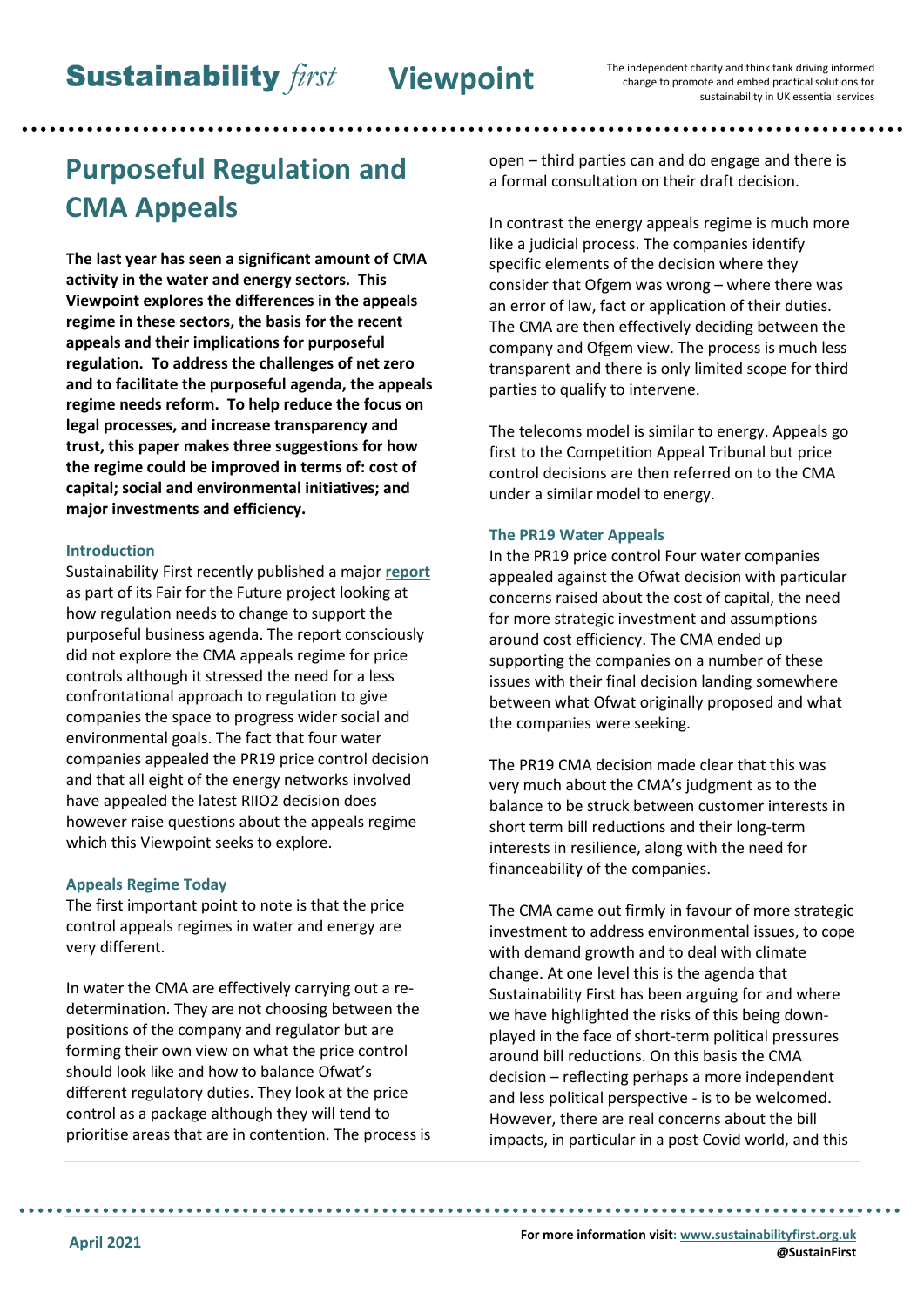**Sustainability** first Viewpoint

The independent charity and think tank driving informed change to promote and embed practical solutions for

. . . . . . . . . . . . . . . . . . .

question of the balance to be struck between competing duties is not a technocratic one but needs to be taken in the context of a much wider public policy debate informed by in-depth consumer and stakeholder engagement. It is not clear why the CMA is better equipped than Ofwat to make that judgment about the appropriate balance.

The appeals took a year to run and will have been a significant distraction for Ofwat and the companies through that period. The costs were significant – amounting to £26m across the four companies in external costs alone and a further £6m for the CMA / Ofwat's costs. For the companies the investment will have been worth it but it highlights the difficulty in ensuring that the consumer voice is heard over the well-resourced petitioning of the companies.

The fact that the whole framework is up for grabs as a part of the process creates significant uncertainty – and there is the potential for the decision to leave the companies in a worse position than when they went in (as happened with Northern Ireland Electricity in 2014 when they had this same appeals regime). This should act as something of a check on the number of appeals, even if it did not this time round.

### **Energy Appeals in Practice**

The RIIO ED1 decision was the first time the new energy appeals regime had been used (apart from in Northern Ireland) and was the point at which people seemingly woke up to the implications of what is sometimes called a "cherry picking" appeal. Companies are free to pick the issues on which they consider they have the strongest arguments and they cannot end up worse off than when they went in. It is a one-way bet.

That said the bar for proving the regulator "wrong" is a high one. In ED1 Ofgem won on 7 out of 8 grounds and, as in water, there is a cost in terms of management time and effort in making an appeal.

The other notable feature in energy is that third parties can also appeal and in ED1 Centrica appealed (supported by Citizens Advice) arguing that the price control was too generous. This was another wake-up

call for the companies who found that the settlement they were happy with could be unwound without them having a chance to argue for more if they had not already lodged an appeal.

Given these features it always seemed inevitable that there would be a significant number of appeals at RIIO2. The "full house" that we have seen should be taken as a reflection of the nature of the appeals regime (and the encouragement provided by the CMA's PR19 Provisional Decision on the cost of equity) – not necessarily a sign that Ofgem got things badly wrong.

The end result is a regime that is stacked in the companies' favour. While consumer bodies (and suppliers) can appeal as they did in ED1 they don't have the direct financial incentive or the deep pockets required to do so. Professor George Yarrow did a lot of work looking at a very similar regime in Australia and reached the clear conclusion that it was not in consumers' interests.

Ofgem have sought to create more balance by setting out arrangements by which they can re-open price controls if there are linkages with other areas of the price control where they consider, following a CMA decision, that action is required to bring the package back into balance. However, this has met with some push-back from the CMA who want to see Ofgem articulating those inter-linkages as part of the appeal process itself.

Finally, while the RIIO2 process has put a strong emphasis on enhanced consumer and stakeholder engagement this is worryingly absent from the CMA process, particularly in energy. In principle it is possible that the Ofgem Challenge Group could attempt to intervene but the company Consumer Engagement Groups and User Groups are unlikely to contribute given the focus of the appeals on finance and cost efficiency arguments. However, these decisions remain ones with significant implications for consumers and it is important the consumer voice is heard. Transparency is also important for giving legitimacy to the process in what is a politically sensitive area.

**For more information visit[: www.sustainabilityfirst.org.uk](http://www.sustainabilityfirst.org.uk/) @SustainFirst**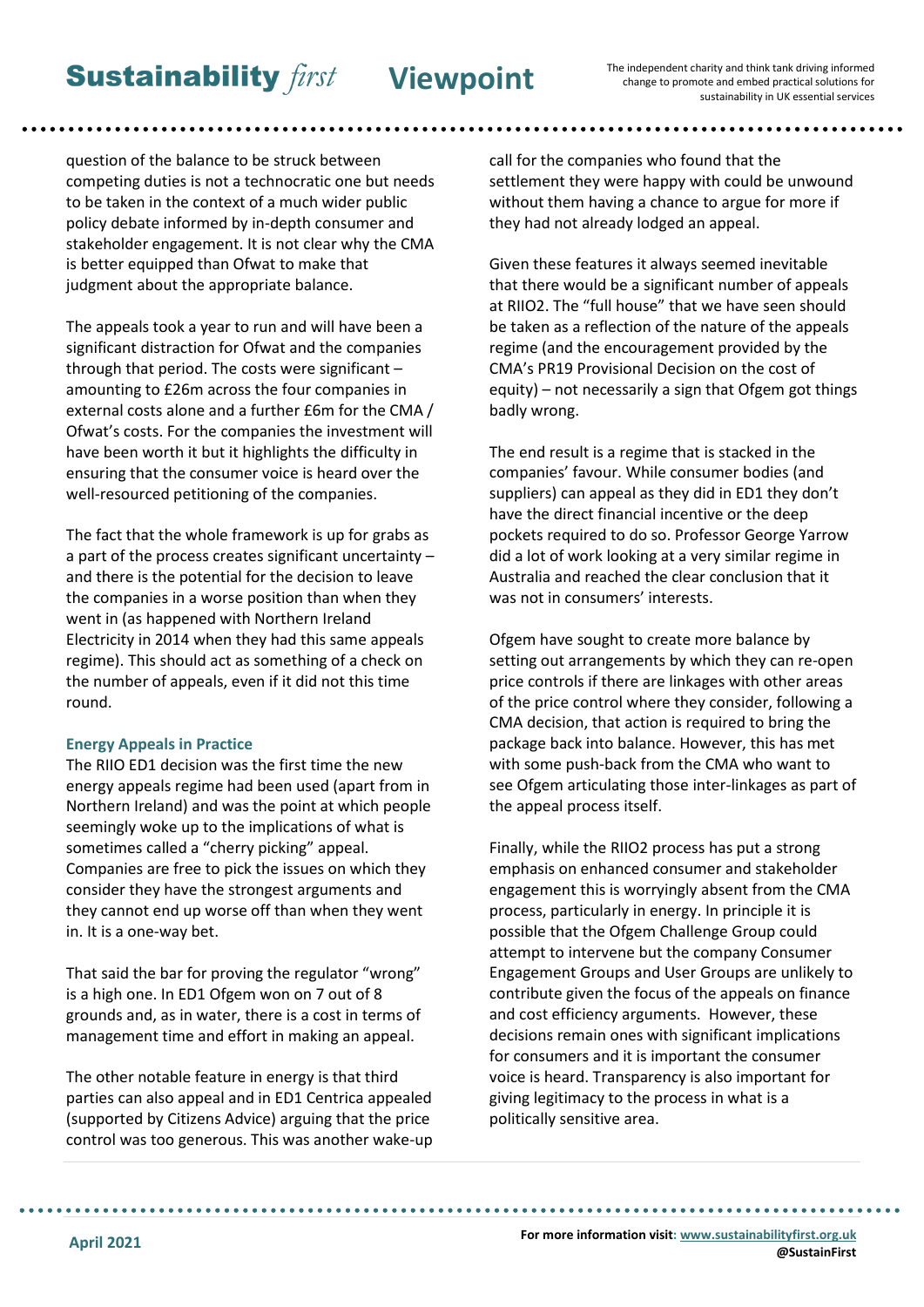**How Does this Sit with Purposeful Regulation?** Reviewing the themes and recommendations from our report "Regulation for the future: The implications of public purpose for policy and regulation in utilities", there are a number of elements that stand out as being of direct relevance in thinking about appeals:

- The Report highlights the need to move to a less confrontational model of regulation to support a purposeful agenda. Appeals are inherently confrontational. Some of the energy networks are trying to maintain good relations with Ofgem, including by positioning them as "technical appeals". However, my experience is that it is hard to avoid appeals becoming confrontational in practice - and in particular with counsel involved (for whom a legitimate part of the process is to try to undermine the credibility of the other party).
- Sustainability First has highlighted the important role of Strategic Policy Statements for some time. While the argument has been made that regulators anyway have a good understanding of government's priorities, it is worth remembering that these documents also provide a framing for any appeal and with the CMA more remote from government they are of particular relevance.
- The Report argues that the regulators have significant discretion and that they are not constrained in their ability to support the purposeful agenda by their duties. The CMA are bound by the same duties, although in the case of energy they are limited in the decisions they can reach (in effect choosing between the position of the company or Ofgem).
- The Report endorses the focus given by regulators to consumer and stakeholder engagement which is central to a purposeful agenda. Any appeals process should surely include the consumer voice routinely as an input to the deliberations. Even in the water appeals where the Consumer Challenge Groups did have

a chance to input, their views did not appear to be given much weight.

## **What Would be a Better Approach?**

There seems to be a growing consensus that that the appeal arrangements are ripe for review – and the need to address net zero and climate change, and the wider purposeful agenda only add to that argument.

While it might be possible to come up with incremental improvements that could be made through changes to the CMA Rules (around transparency, for example) or a process that takes the best of the water and energy regimes, there are arguments for looking more fundamentally at the regime in the context of how we would want to see regulation operate. We make three suggestions that we believe would merit more serious investigation:

- 1. **Cost of capital** our regulation Report highlighted the valuable work done by the joint regulators network to establish a common approach on the cost of capital. However, one problem with this has always been that the CMA has refused to participate because of its appeal role. There clearly would be value in a process that looks to establish a common cross-sector framework for the cost of capital and takes this out of the price control process (which would in turn help make that less confrontational). At a Utility Week investor conference there was strong support, from Scottish Power and others, for a Cost of Capital Commission looking across sectors. The investors' concern was that the cost of capital had become politicised with regulators competing to be the toughest. A less confrontational "Commission" model – perhaps with HMT involvement – could be a good solution that would not just benefit investors. Regulators could still make adjustments in relation to sector specific factors but within a pre-agreed framework.
- 2. **Social and environmental initiatives** our Report highlighted the potential for regulators to make more use of negotiated settlement in these areas – making use of the company